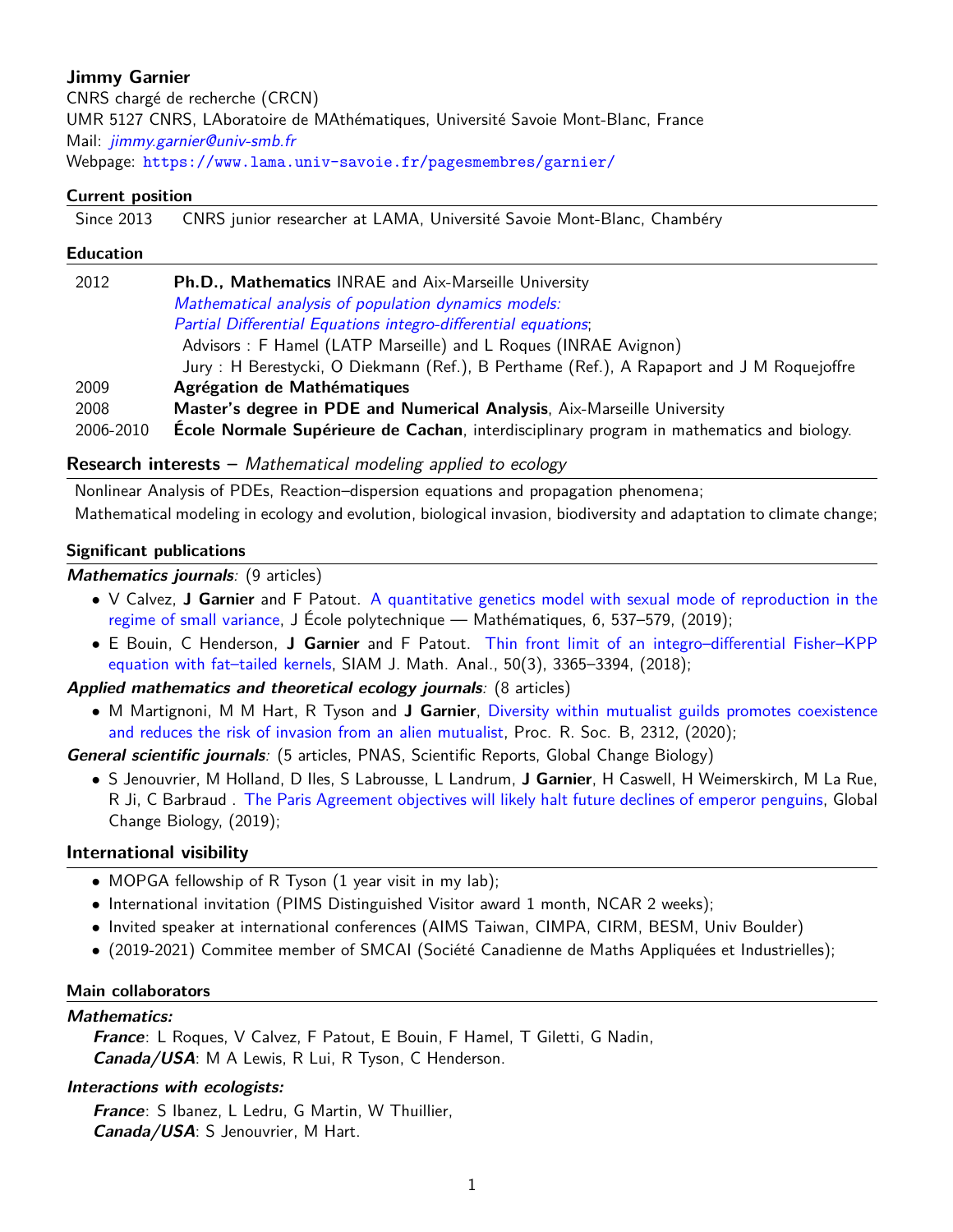# **Fellowships, projects and awards**

| 2020        | Award PIMS Distinguished Visitor at Univ British Columbia, Canada                   |
|-------------|-------------------------------------------------------------------------------------|
| 2017        | PI Biotherm and Mission Blue grant - Emperor penguins                               |
| 2017-2021   | Associated researcher to the ANR project - GlobNets                                 |
| 2015-2020   | Secondary investigator $(15\%)$ of the <b>ERC</b> starting grant $-$ MESOPROBIO     |
| 2015-2018   | Associated researcher to the ANR project - NONLOCAL                                 |
| 2014        | AAP project junior researcher Univ Savoie Mont-Blanc                                |
| Since 2014  | Researcher in the French <b>INRAE network</b> - MEDIA;                              |
| 2011-2014   | Associated researcher to the <b>INRAE</b> meta-project $-$ AACC;                    |
| 2013        | CIMI postdoctoral fellowship, Toulouse University (declined for the CNRS position); |
| 2013        | Thesis award from Aix-Marseille University.                                         |
| 2012 - 2013 | <b>Post-doctoral fellowship</b> University of Alberta, Canada;                      |

# **Popularization of science**

| 2020      | Seminar Panorama de la science ENS Paris Saclay;                                           |
|-----------|--------------------------------------------------------------------------------------------|
| 2019      | Mainstream press articles about What future do emperor penguins face?                      |
| 2019      | Public colloquium Buis organized by the association Parc et Jardin du Centre-Val de Loire; |
| 2018-2019 | Atelier Math en Jeans (high-school and middle-school)                                      |
| 2015-2018 | Public presentation in high school for the "Semaine des Mathématiques";                    |

# **Animation of science**

| 2021       | Co-organizer of symposium at International Society of Ecological Modeling conference, Canada |
|------------|----------------------------------------------------------------------------------------------|
| 2018       | Organizer of Journées de l'ANR NONLOCAL, 21-23 March 2018, Chambéry                          |
| 2017       | Co-organizer of Journée Jeunes EDPistes 2017 (6th edition) with D Bresch, M Gisclon and E    |
|            | Miot, (70 participants, budget: $13k\in$ );                                                  |
| Since 2015 | Organizer of the seminar in PDE and applications, University Savoie Mont-Blanc;              |
| Since 2014 | Organizer of Workshop EDPs <sup>2</sup> for team members of the lab;                         |

# **Institutional responsibilities**

| Since 2021 | member of consultative committee 25-26, Univ Savoie Mont-Blanc                    |
|------------|-----------------------------------------------------------------------------------|
| 2015-2020  | member of the lab council LAMA                                                    |
| Referee    | Mathematics: DCDS-Serie A, J Dyn Diff Equ, Nonlinearity, SIAM J Math Anal         |
|            | <i>Mathematical biology:</i> J Math Biol, Math Med Biol, Bull Math Biol,          |
|            | <i>Ecology and general science: PNAS, Ecology Letters, Proc R Soc Interfaces;</i> |

# **Supervision and mentoring**

| phd student  | L Ledru (since 2018) co-supervision with S Ibanez and C Gallet (LECA, Univ Savoie),                      |
|--------------|----------------------------------------------------------------------------------------------------------|
|              | P Lafontaine (2017-2020), co-supervision with D Bucur (Univ Savoie), [retired associate researcher LAMA] |
|              | M Martignoni (2018-2020) co-supervision with R Tyson (Canada) [post-doc Memorial Univ]                   |
|              | F Patout (2017-2019) co-supervision with V Calvez (ICJ, Univ. Lyon) [post-doc INRAE Avignon],            |
| post doc     | M Ohlmann (2020-2021) co-supervision with L Vuillon (LAMA)                                               |
|              | T Bourgeron (2015-2017) co-supervision with V Calvez,                                                    |
| stud visitor | N Marculis PhD student at Univ. Alberta, Canada, (1 month invitation)                                    |
|              | Y Youssouf (2015-2016), PhD student at Saint-Louis Univ, Senegal, (1 month invitation)                   |
| master stud  | M Ferre, Lea Zuccali (2020)                                                                              |
|              | L Ledru (2018) co-supervision with S Ibanez;                                                             |
|              | F Patout (2015-2016) co-supervision S Jenouvrier, L Desvilettes, V Calvez.                               |
|              |                                                                                                          |

# **Teaching activities**

| 2018-2020 | Master course in Martingales and Markov Chain, Univ Savoie–Mont Blanc;                    |
|-----------|-------------------------------------------------------------------------------------------|
| 2017-2020 | Master course in Mathematical modeling and scientific computing, Univ Savoie–Mont Blanc;  |
| 2015-2016 | Doctoral and Master course in Mathematical modeling in life science, Univ Grenoble-Alpes; |
| 2015      | <b>Lecture group</b> on Reaction-diffusion equations in ecology, ENS Lyon                 |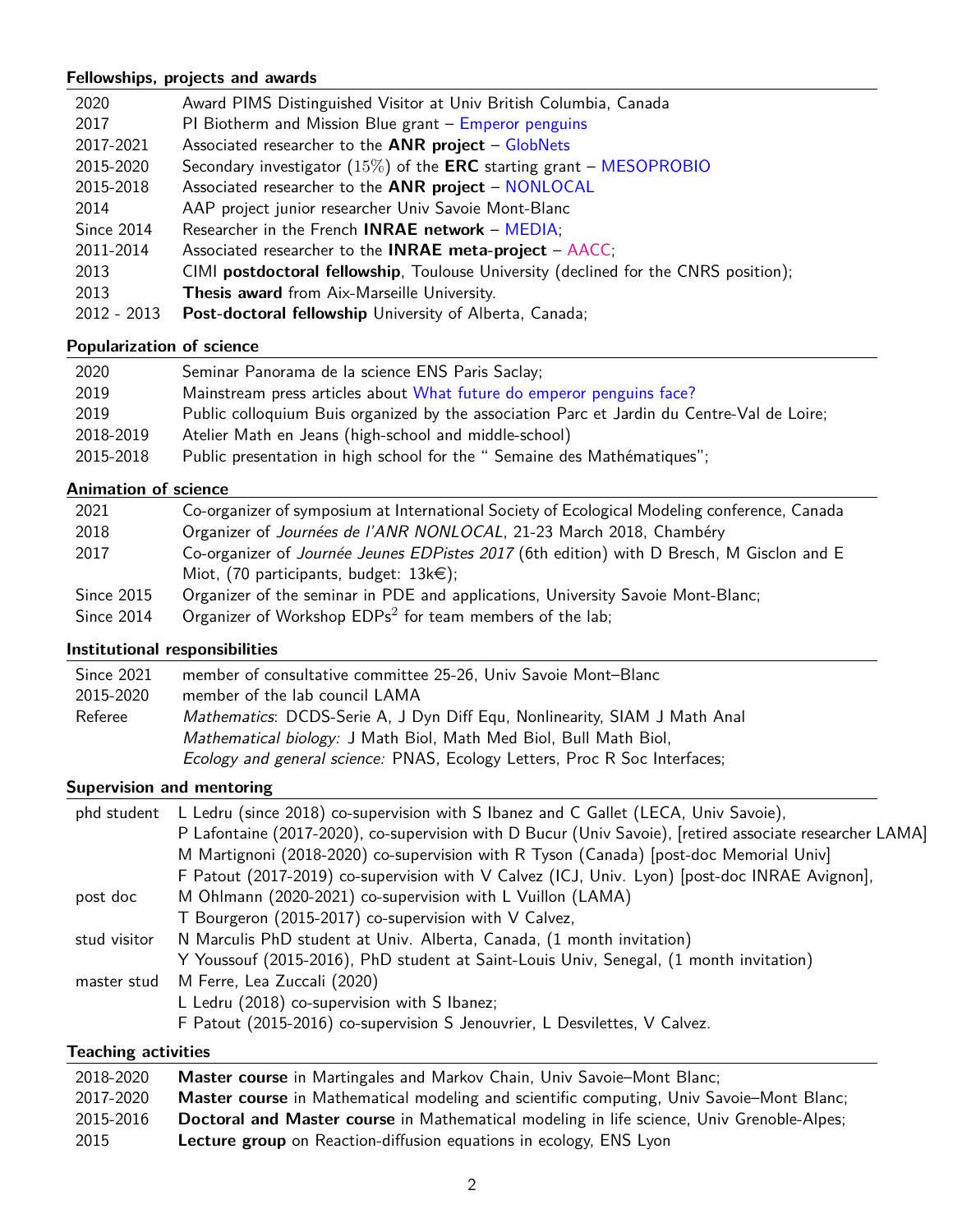#### **Publications in mathematics journals**

- [1]. V Calvez, **J Garnier** and F Patout. [A quantitative genetics model with sexual mode of reproduction in the](https://jep.centre-mersenne.org/item/JEP_2019__6__537_0) [regime of small variance,](https://jep.centre-mersenne.org/item/JEP_2019__6__537_0) J École polytechnique — Mathématiques, 6, 537–579, (2019);
- [2]. E Bouin, C Henderson, **J Garnier** and F Patout. [Thin front limit of an integro–differential Fisher–KPP](https://epubs.siam.org/doi/abs/10.1137/17M1132501) [equation with fat–tailed kernels,](https://epubs.siam.org/doi/abs/10.1137/17M1132501) SIAM J. Math. Anal., 50(3), 3365–3394, (2018);
- [3]. **J Garnier**, F Hamel and L Roques. [Transition fronts and stretching phenomena for a general class of reaction](https://www.aimsciences.org/article/doi/10.3934/dcds.2017031)[dispersion equations,](https://www.aimsciences.org/article/doi/10.3934/dcds.2017031) Discrete Contin. Dyn. Syst. Ser. A, 37(2):743–756, (2017);
- [4]. J Coville, O Bonnefon, **J Garnier** and L. Roques. Inside dynamics of solutions of integro-differential equations, Discrete Contin. Dyn. Syst. Ser. B, 19(10):3057–3085, (2014);
- [5]. O Bonnefon, **J Garnier**, F Hamel and L Roques. [Inside dynamics of delayed travelling waves,](http://hal.archives-ouvertes.fr/hal-00788675) Math. Mod. Nat. Phen. , 8: 44–61, (2013);
- [6]. **J Garnier**, T Giletti, G Nadin. [Maximal and Minimal spreading speed for reaction diffusion equations in](http://link.springer.com/article/10.1007/s10884-012-9254-5?null) [nonperiodic slowly varying media,](http://link.springer.com/article/10.1007/s10884-012-9254-5?null) J. Dynam. Differential Equations, 24(3):521–538, (2012);
- [7]. **J Garnier**, T Giletti, F Hamel, L Roques. [Inside dynamics of pulled and pushed fronts,](http://www.sciencedirect.com/science/article/pii/S0021782412000281) J. Math. Pures Appl., 11:173–188, (2012);
- [8]. M Cristofol, **J Garnier**, F Hamel et L Roques. [Uniqueness from pointwise observations in a multi-parameter](http://aimsciences.org/journals/displayArticlesnew.jsp?paperID=6485) [inverse problem,](http://aimsciences.org/journals/displayArticlesnew.jsp?paperID=6485) Comm. Pure Appl. Anal. 11(1): 173–188, (2012);
- [9]. **J Garnier**. [Accelerating solutions in integro-differential equations,](http://epubs.siam.org/sima/resource/1/sjmaah/v43/i4/p1955_s1?isAuthorized=no) SIAM J. Math. Anal., 1955–1974, (2011).

### **Publications in applied mathematics and theoretical ecology journals**

- [1]. **J Garnier** and P Lafontaine. [Dispersal and good habitat quality promote neutral genetic diversity in metapop](https://link.springer.com/article/10.1007/s11538-020-00853-5)[ulations,](https://link.springer.com/article/10.1007/s11538-020-00853-5) Bull Math Biol 83, 20 (2021);
- [2]. M Martignoni, **J Garnier**, M Hart and R Tyson. [Investigating the impact of the mycorrhizal inoculum on the](https://www.sciencedirect.com/science/article/abs/pii/S0304380020303896) [resident fungal community and on plant growth,](https://www.sciencedirect.com/science/article/abs/pii/S0304380020303896) Ecol. Model., 438, 109321, (2020);
- [3]. M Martignoni, **J Garnier**, M Hart and R Tyson. [Parasitism within mutualist guilds explains the maintenance](https://link.springer.com/article/10.1007%2Fs12080-020-00472-9) [of diversity in multi-species mutualisms,](https://link.springer.com/article/10.1007%2Fs12080-020-00472-9) Theo. Ecol., 13, 615–627, (2020);
- [4]. M Martignoni, M M Hart, R Tyson and **J Garnier**, [Diversity within mutualist guilds promotes coexistence](https://royalsocietypublishing.org/doi/10.1098/rspb.2019.2312) [and reduces the risk of invasion from an alien mutualist,](https://royalsocietypublishing.org/doi/10.1098/rspb.2019.2312) Proc. R. Soc. B, 2312, (2020);
- [5]. N Marculis, **J Garnier**, R Lui and M A Lewis. [Inside dynamics for stage-structured integrodifference equations,](https://doi.org/10.1007/s00285-019-01378-9) J. Math. Biol., (2019);
- [6]. **J Garnier** et M Lewis. [Expansion under climate change: the genetic consequences,](https://link.springer.com/article/10.1007/s11538-016-0213-x) Bull. Math. Biol, 78(11), 2165–2185, (2016);
- [7]. J Coville, O Bonnefon, **J Garnier**, F Hamel and L. Roques. The spatio-temporal dynamics of neutral genetic diversity, Ecol. Complexity, 20: 282–292, (2014);
- [8]. **J Garnier**, F Hamel, L Roques. [Success rate of a biological invasion and the spatial distribution of the](http://www.springerlink.com/content/g4251xh2154t1710/) [founding population,](http://www.springerlink.com/content/g4251xh2154t1710/) Bull. Math. Bio., 74:453–473, (2012);

#### **Publications in general scientific journals**

- [1]. L Roques, C Desbiez, K Berthier, S Soubeyrand, E Walker, E Klein, **J Garnier**, B Moury and J Papaix. [Emerging strains of watermelon mosaic virus in Southeastern France: model-based estimation of the dates](https://hal.archives-ouvertes.fr/hal-02968138) [and places of introduction,](https://hal.archives-ouvertes.fr/hal-02968138) Scientific Reports, (2021), accepted;
- [2]. S Jenouvrier, M Holland, D Iles, S Labrousse, L Landrum, **J Garnier**, H Caswell, H Weimerskirch, M La Rue, R Ji, C Barbraud . [The Paris Agreement objectives will likely halt future declines of emperor penguins,](https://onlinelibrary.wiley.com/doi/abs/10.1111/gcb.14864) Global Change Biology, (2019);
- [3]. L Roques, **J Garnier** and G Martin [Beneficial mutation-selection dynamics in finite asexual populations: a](https://www.nature.com/articles/s41598-017-17212-5) [free boundary approach.](https://www.nature.com/articles/s41598-017-17212-5) Scientific Reports, 7, 17838 (2017);
- [4]. F Patout, S Jenouvrier, **J Garnier** and L Desvilettes. [Influence of dispersion behaviors on the metapopulation](http://www.cebc.cnrs.fr/publipdf/2017/JBC212_2017.pdf) [dynamic of species endangered by climate change,](http://www.cebc.cnrs.fr/publipdf/2017/JBC212_2017.pdf) Biological Conservation, 212(A):63–73, (2017);
- [5]. L Roques, **J Garnier**, F Hamel and E Klein. [Allee effect promotes diversity in traveling waves of colonization,](http://www.pnas.org/content/109/23/8828/F2.expansion.html) Proc. Natl. Acad. Sci. USA, 109(23): 8828–8833, (2012);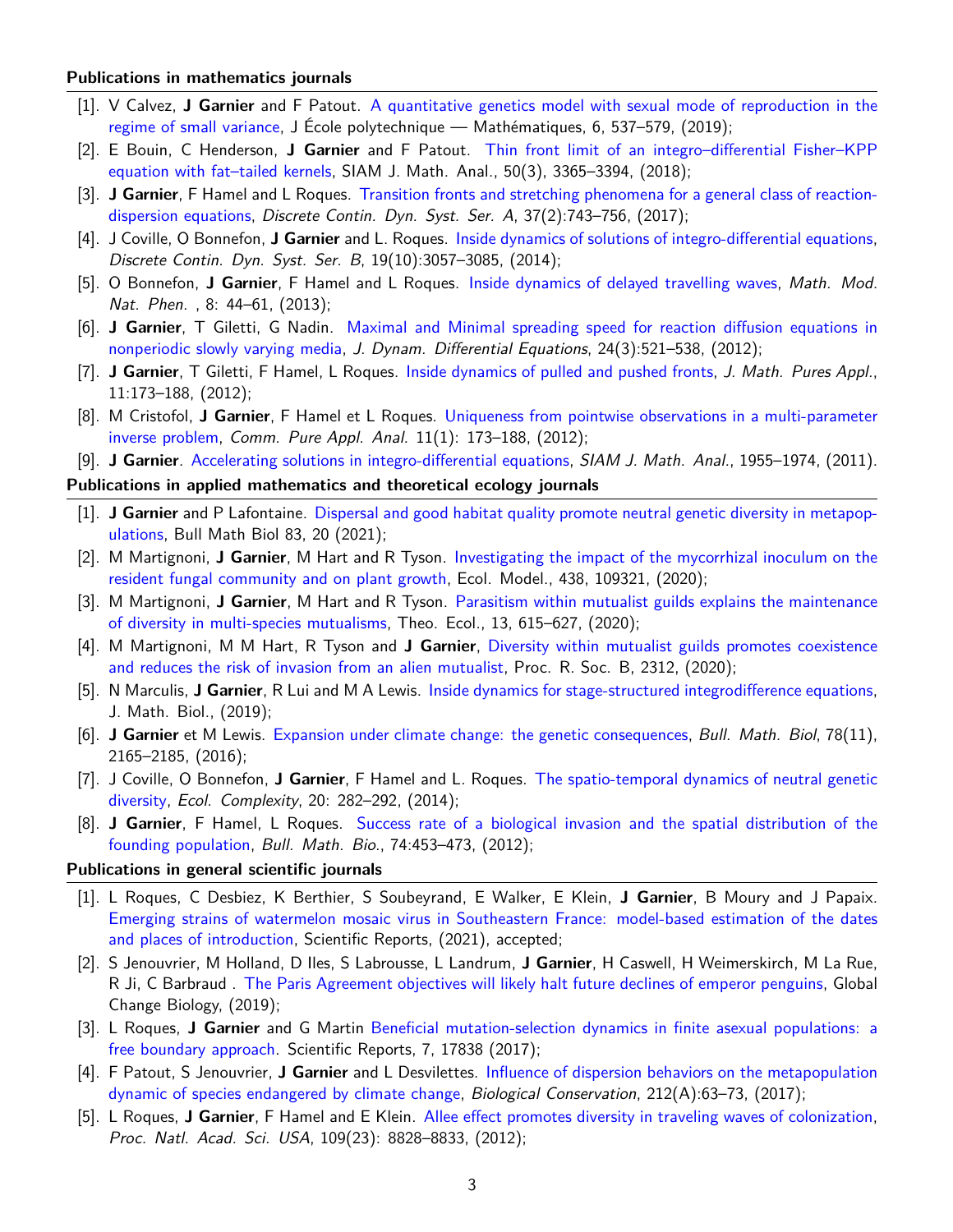#### **Chapters in book**

[1]. L Roques, J-P Rossi, H Berestycki, J Rousselet, **J Garnier**, J-M Roquejoffre, L Rossi, S Soubeyrand, C Robinet, Modeling the Spatio-temporal Dynamics of the Pine Processionary Moth, in Processionary Moths and Climate Change: An Update, eds Springer Netherlands, 10*.*1007*/*978 − 94 − 017 − 9340 − 7\_5, 2015.

#### **Preprints and ongoing project**

- **J Garnier Habilitation à Diriger des Recherches**: work in progress (Spring 2022);
- G Clucas, S Jenouvrier, **J Garnier** and J Younger. Genetic structure informs us on penguins dispersal, ongoing;
- **J Garnier**, S Ibanez, L Ledru, Eco-evolution of adaptative foraging, ongoing work;
- E Bouin, T Bourgeron, V Calvez, O Cotto, **J Garnier**, T Lepoutre, O Ronce Adaptation to a changing environment: what me Normal?, ongoing work;
- E Bouin, V Calvez, O Cotto, **J Garnier**, O Ronce Equilibria of quantitative genetics models beyond the Gaussian approximation II: Senescence and changing environment , ongoing work;
- C Gallet, **J Garnier**, S Ibanez, L Ledru, Spatial structure of natural boxwood and box tree moth in Europe can promote long-term coexistence, submitted;
- T Bourgeron, V Calvez, **J Garnier**, T Lepoutre Existence of recombinaition–selection equilibria for popualtions structured by an age variable, preprint;

#### **Significant publications**

According to theoretical and experimental ecologists, there is a need in quantitative models that are able to cope with the complexity of issues arising in life science. The great challenge of my research is to develop and analyze complex PDEs models for biological propagation and adaptation phenomena. My strong interactions with ecologist needed to provide relevant and meaningful models and feedback on applications as well as the development of new mathematical approaches required to perform the analyze, are two powerful sources of motivation for my research. As an applied mathematician, I publish articles in mathematical journals, applied mathematics or theoretical ecology journals or even in general scientific journals. Here are 4 selected articles showing the diversity of my scientific research with strong interactions with ecology.

#### **Mathematics journals**:

• V Calvez, **J Garnier** and F Patout. [A quantitative genetics model with sexual mode of reproduction in the](https://jep.centre-mersenne.org/item/JEP_2019__6__537_0) [regime of small variance,](https://jep.centre-mersenne.org/item/JEP_2019__6__537_0) J École polytechnique — Mathématiques, 6, 537–579, (2019);

Recent developments in evolution biology have proposed a new quantitative PDE model to understand the complex phenomenon of adaptation in sexual population. The mathematical challenge is to understand the convergence towards a stationary distribution observed in many experiments. Conversely to previous studies, we use perturbative analysis techniques combined with rigid contraction properties to construct our stationary solutions. Our alternative methodology extends previous results obtained with linear operators and it provides a general approach to understand spectral properties of nonlinear operators.

• E Bouin, C Henderson, **J Garnier** and F Patout. [Thin front limit of an integro–differential Fisher–KPP](https://epubs.siam.org/doi/abs/10.1137/17M1132501) [equation with fat–tailed kernels,](https://epubs.siam.org/doi/abs/10.1137/17M1132501) SIAM J. Math. Anal., 50(3), 3365–3394, (2018),

Accelerating propagation phenomenon has been reported experimentally and theoretically in various scientific fields (ecology, physics, evolution) and many PDE models reproduce this behavior. However, this phenomenon is far from being well understood. We have developed a new general method, based on sub and super-solutions of PDEs and geometrical optics approach, to describe the accelerating solutions of these models.

#### **Applied mathematics and theoretical ecology journals**: (8 articles)

• M Martignoni, M M Hart, R Tyson and **J Garnier**, [Diversity within mutualist guilds promotes coexistence](https://royalsocietypublishing.org/doi/10.1098/rspb.2019.2312) [and reduces the risk of invasion from an alien mutualist,](https://royalsocietypublishing.org/doi/10.1098/rspb.2019.2312) Proc. R. Soc. B, 2312, (2020),

Green fertilizers based on Arbuscular Mycorrhizal Fungi (AMF) seems to be a relevant and ecological alternative to chemical fertilizers. But what is the impact of these industrial fertilizers on the wild-type AMF